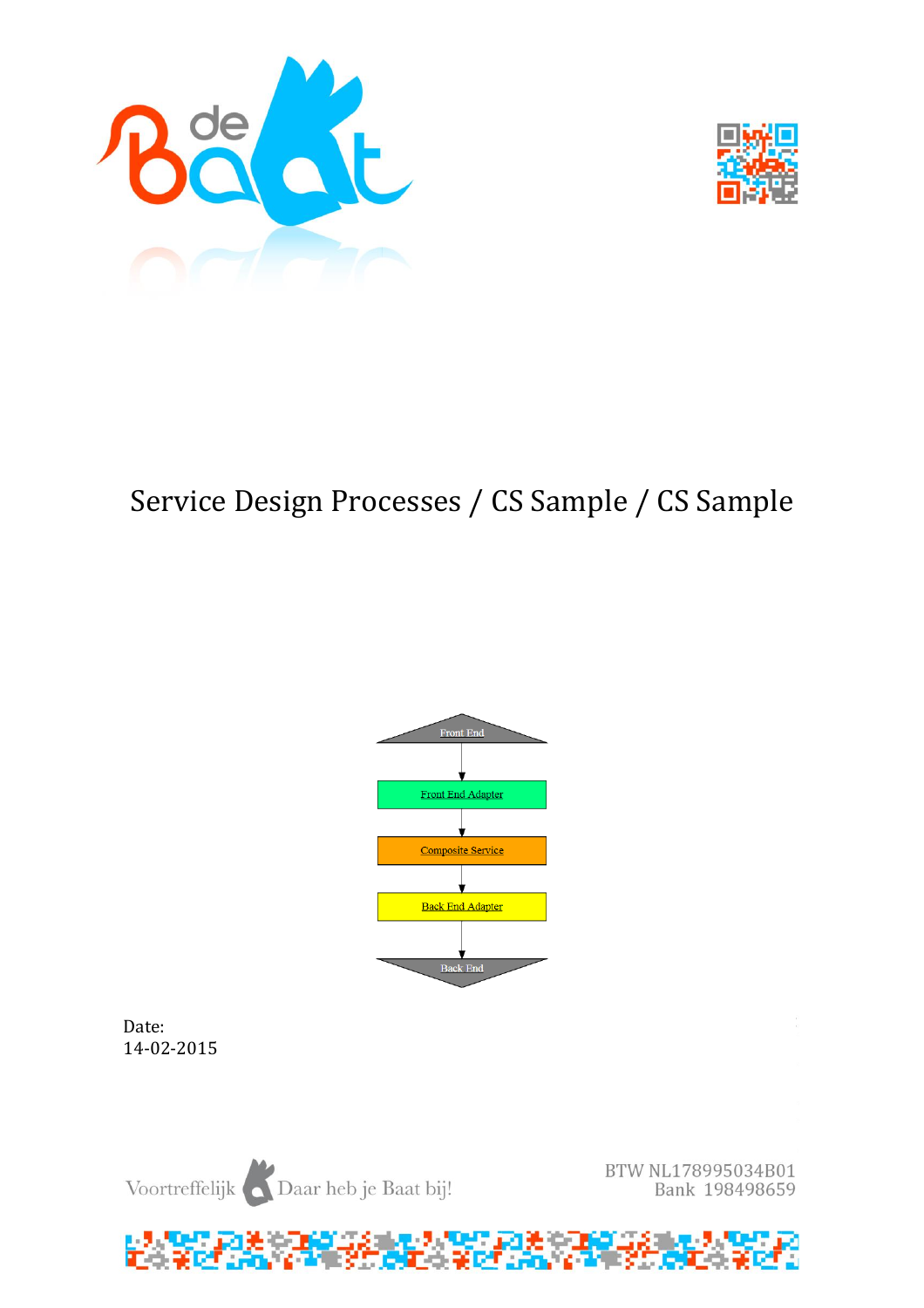



# **Document Version history**

| Version Date     |            | <b>Author</b> | <b>Remarks</b> |
|------------------|------------|---------------|----------------|
| V <sub>0.1</sub> | 14-02-2015 | SoaVis        | First Draft    |
|                  |            |               |                |
|                  |            |               |                |
|                  |            |               |                |
|                  |            |               |                |

### **Related Documents**

| <b>Reference</b>            | Document                      |
|-----------------------------|-------------------------------|
| [CD]                        | SVT_SD_CS_CS_Sample_CS_Sample |
| [ICD]<br>SVT_ICD_FEA_Sample |                               |
|                             |                               |
|                             |                               |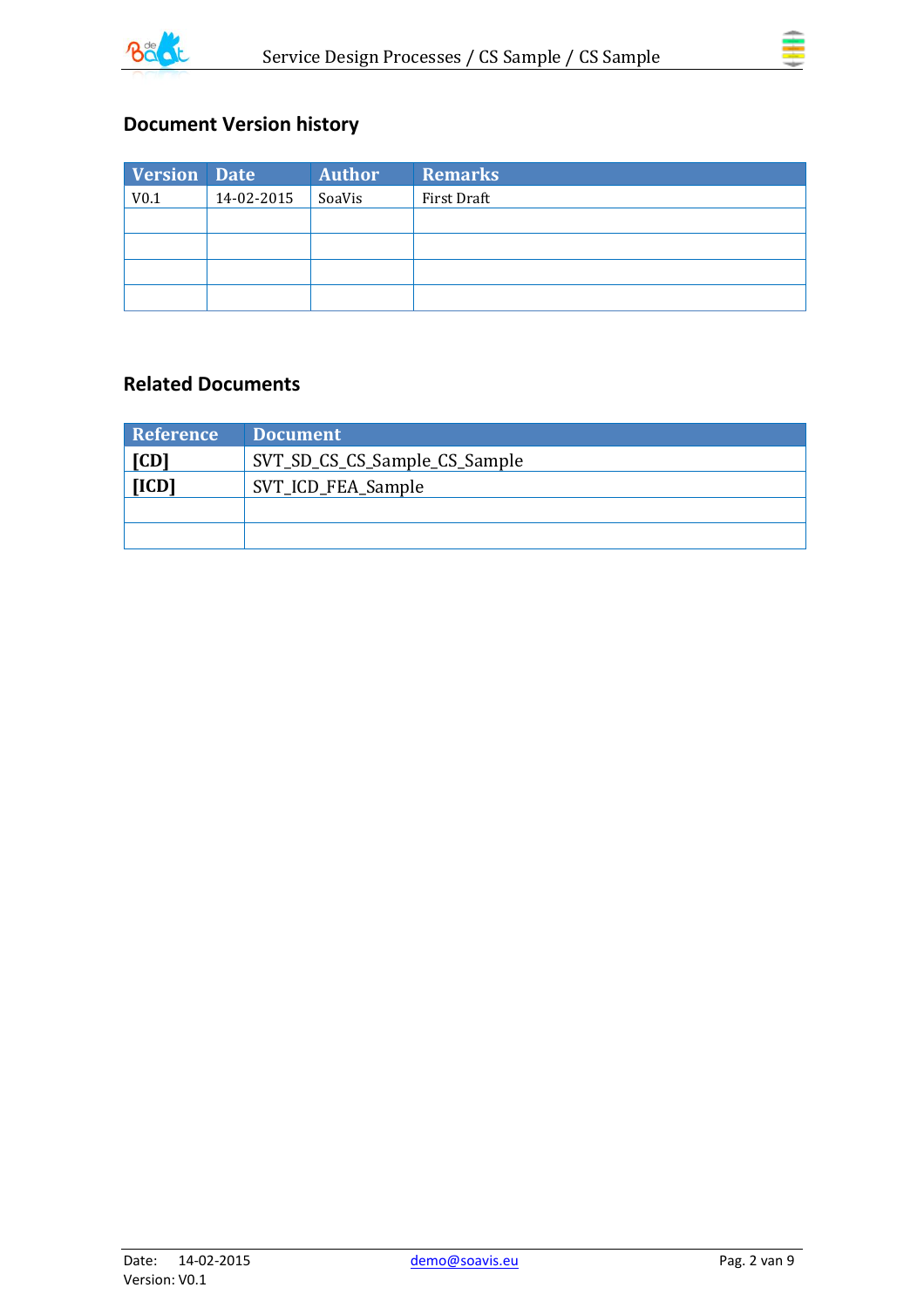

# **Table of contents**

| $\mathbf{1}$                   |  |
|--------------------------------|--|
| $\overline{2}$                 |  |
| 2.1                            |  |
| 2.2                            |  |
| 2.3                            |  |
| 2.4                            |  |
| 3                              |  |
| 3.1<br>3.1.1<br>3.1.2<br>3.1.3 |  |
| $\overline{4}$                 |  |
| 4.1                            |  |
| 4.2<br>4.2.1                   |  |
| 4.3<br>4.3.1                   |  |
| 4.4<br>4.4.1                   |  |
| 4.5                            |  |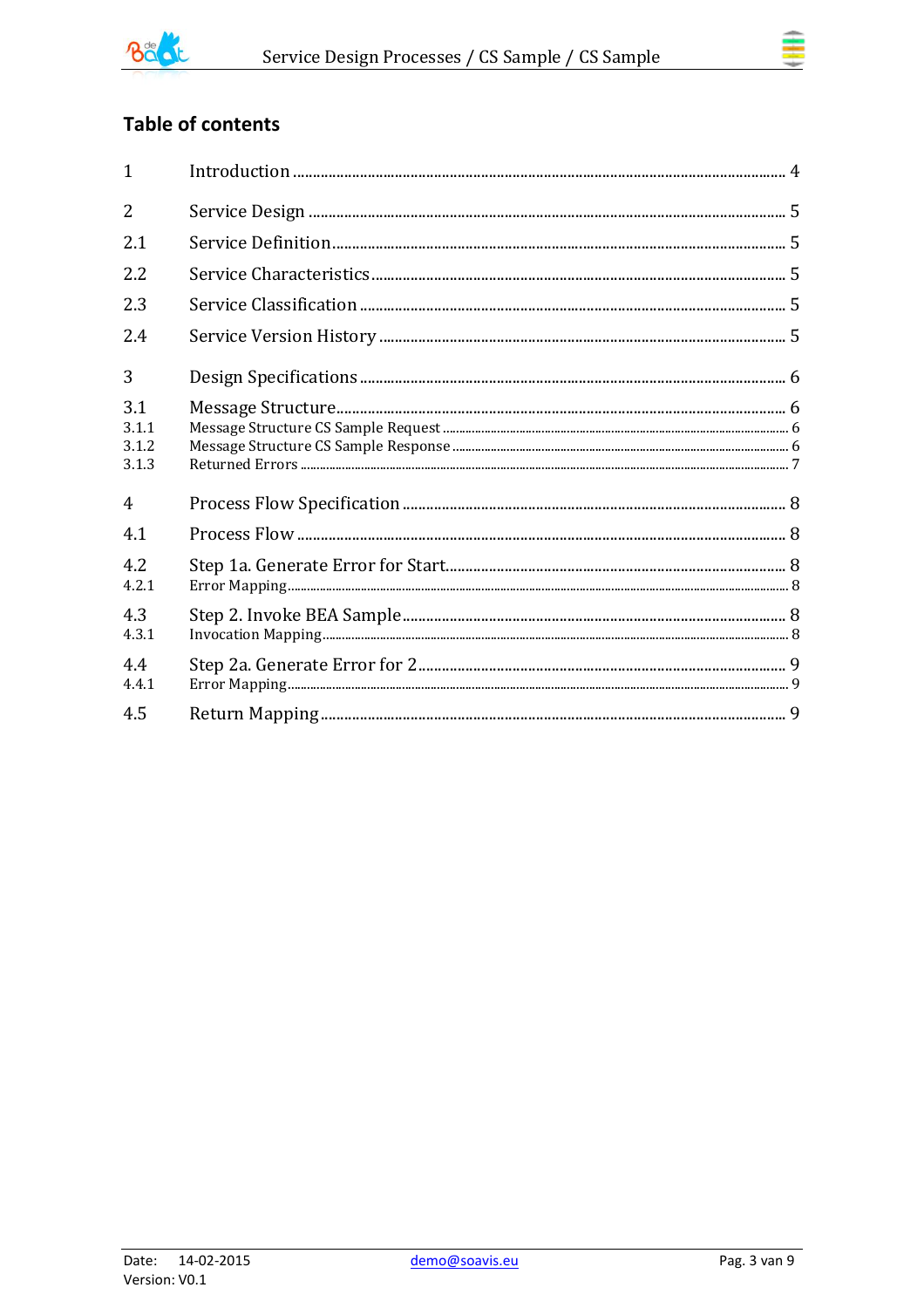

# <span id="page-3-0"></span>**1 Introduction**

This document specifies the design for the CS\_Sample service in the CS\_Sample component.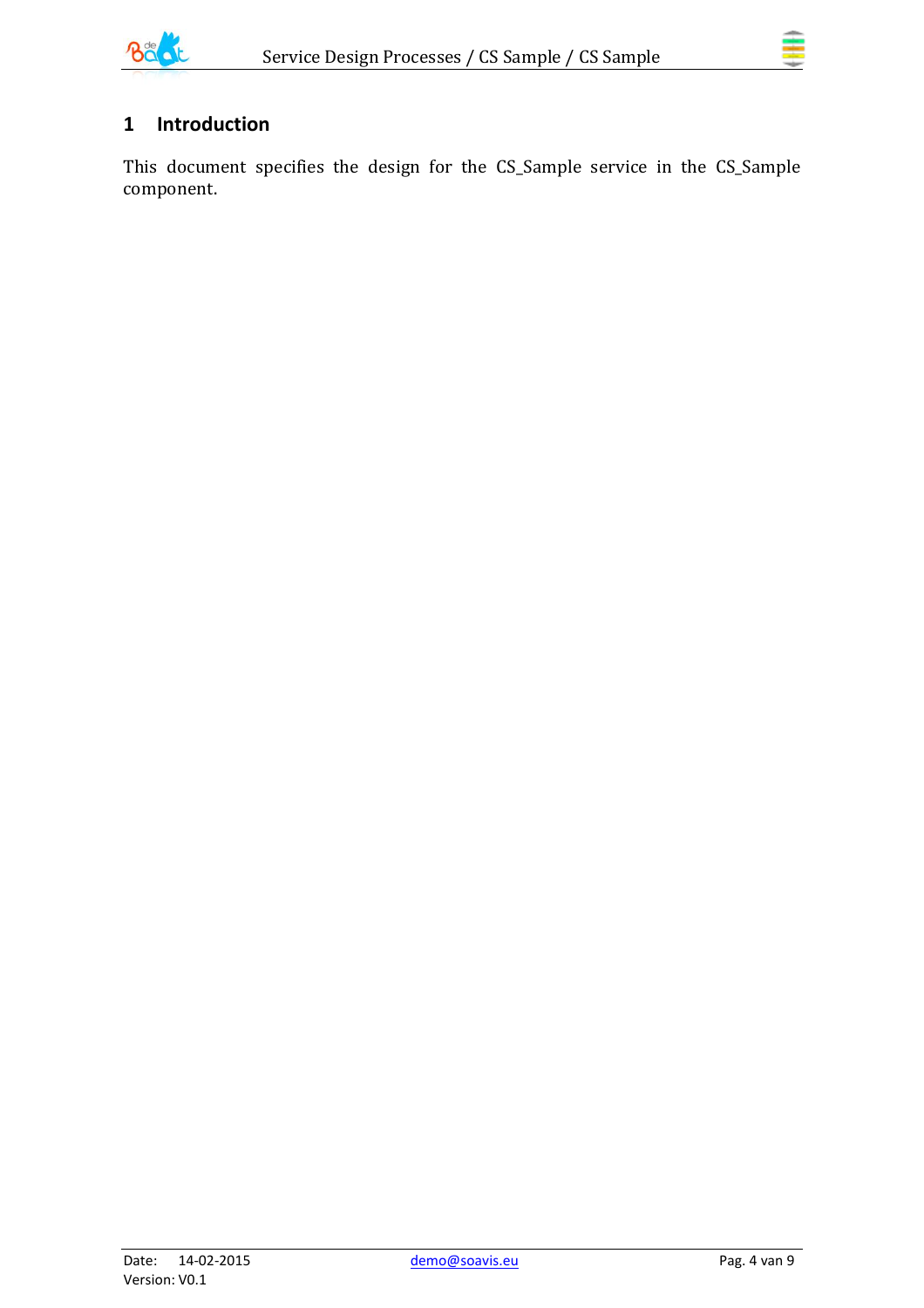

## <span id="page-4-0"></span>**2 Service Design**

#### <span id="page-4-1"></span>**2.1 Service Definition**

This is the description of the functionality of a simple service.

It should also contain a brief description of the steps executed in this service. For this simple service, it only invokes the back end adapter service BEA Sample.

#### <span id="page-4-2"></span>**2.2 Service Characteristics**

| <b>Characteristic</b>  | <b>Description</b> |
|------------------------|--------------------|
| Service name           | CS Sample          |
| <b>Service version</b> |                    |
| Document version       | 0.1.0              |

#### <span id="page-4-3"></span>**2.3 Service Classification**

| <b>Property</b>                 | <b>Value</b>   |
|---------------------------------|----------------|
| <b>Visibility</b>               | Public         |
| <b>Deprecated</b>               | N <sub>0</sub> |
| <b>Interaction</b>              | Asynchronous   |
| <b>SO<sub>x</sub>_Sensitive</b> | No             |
| <b>ModelStatus</b>              | Operable       |

#### <span id="page-4-4"></span>**2.4 Service Version History**

| <b>Version</b> Date |                       | Author Description                               |
|---------------------|-----------------------|--------------------------------------------------|
| $\vert 0.1.0 \vert$ | $12-11-2014$   SoaVis | Created as a sample for explaining the SOA Tool. |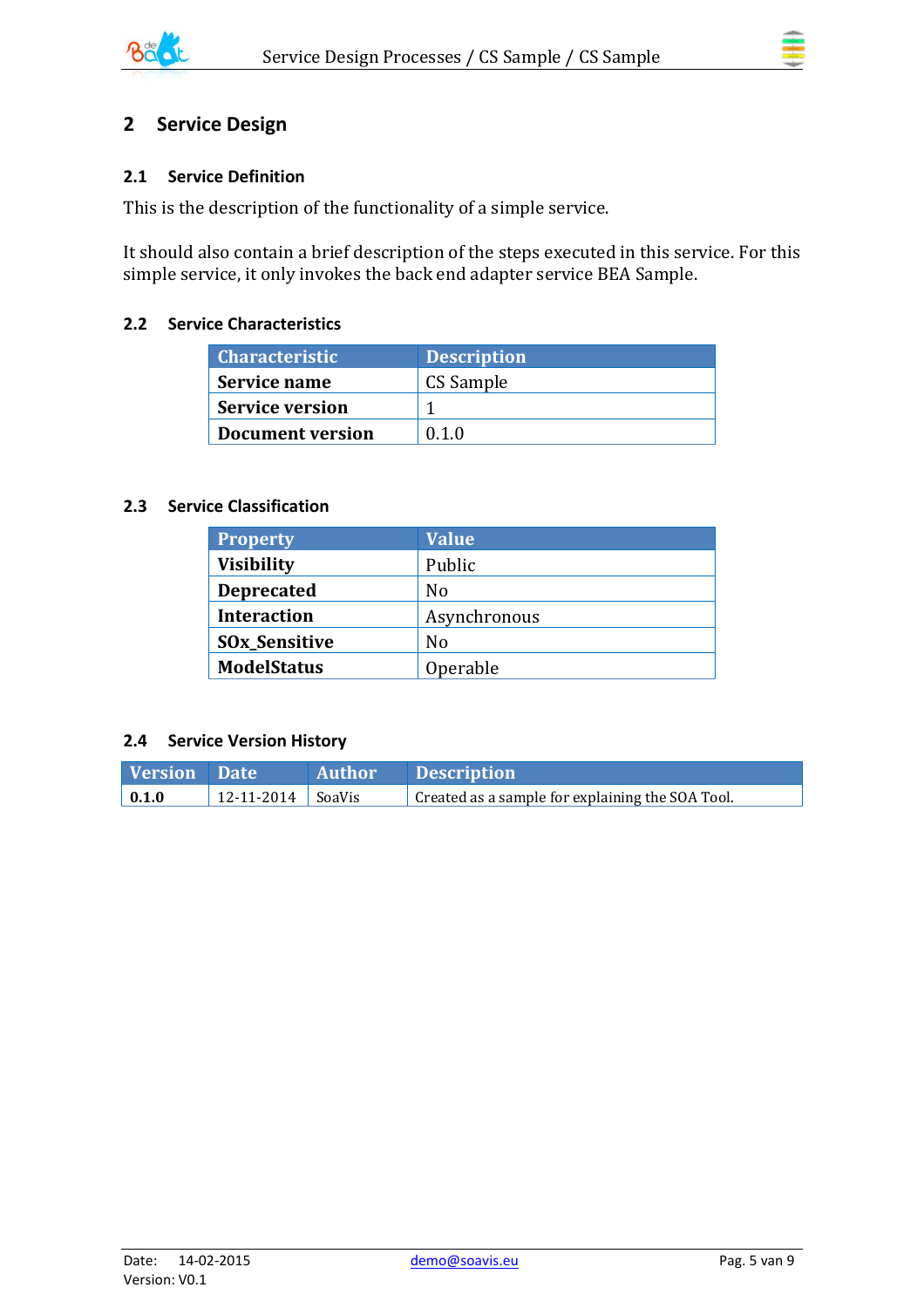

# <span id="page-5-0"></span>**3 Design Specifications**

#### <span id="page-5-1"></span>**3.1 Message Structure**

This section describes the request message used to invoke this service and the response message returned by this service.

#### <span id="page-5-2"></span>**3.1.1 Message Structure CS Sample Request**

|                | <b>Field</b>              | Card Type |                      | <b>Note</b>                                                                                                                                                                               |
|----------------|---------------------------|-----------|----------------------|-------------------------------------------------------------------------------------------------------------------------------------------------------------------------------------------|
|                | 1 CS_SampleRequestMessage | 1         |                      |                                                                                                                                                                                           |
| $\overline{2}$ | Header                    | 01        |                      |                                                                                                                                                                                           |
| 2              | Body                      |           |                      |                                                                                                                                                                                           |
| 3              | Request                   | 1         | CS_SampleRequestType |                                                                                                                                                                                           |
| 14             | <b>IENTITY</b>            |           | $0.1$ ENTITY         | One or more entities may appear here. The<br>other elements which are children of the<br>BODY element are some example elements<br>to demonstrate the handling of the different<br>types. |
| l5             | <b>DATE ELEMENT</b>       | 1         | <b>dateTime</b>      | This is an element of basic type dateTime.                                                                                                                                                |

#### <span id="page-5-3"></span>**3.1.2 Message Structure CS Sample Response**

| <b>Field</b>   |             | Card Type                |              | <b>Note</b>           |                                                                                                                                                                                           |
|----------------|-------------|--------------------------|--------------|-----------------------|-------------------------------------------------------------------------------------------------------------------------------------------------------------------------------------------|
|                |             | CS_SampleResponseMessage | $\mathbf{1}$ |                       |                                                                                                                                                                                           |
| $\overline{2}$ | Header      |                          | 0.1          |                       |                                                                                                                                                                                           |
| $\overline{2}$ | <b>Body</b> |                          | 1            |                       |                                                                                                                                                                                           |
| 3              |             | Response                 | $\mathbf{1}$ | CS_SampleResponseType |                                                                                                                                                                                           |
| 14             |             | <b>ENTITY</b>            |              | $0.1$ ENTITY          | One or more entities may appear here. The<br>other elements which are children of the<br>BODY element are some example elements<br>to demonstrate the handling of the different<br>types. |
| 5              |             | DATE_ELEMENT             | $\mathbf{1}$ | dateTime              | This is an element of basic type dateTime.                                                                                                                                                |
| 3              |             | Result                   | 1            | Result                |                                                                                                                                                                                           |
| 4              |             | <b>ErrorCode</b>         | $\mathbf{1}$ | Integer               | The ErrorCode can be either '0' indicating<br>OK or non-'0' indicating not OK.                                                                                                            |
| 4              |             | ErrorDescription         |              | $0.1$ String          | The ErrorDescription contains the textual<br>description of the error situation.                                                                                                          |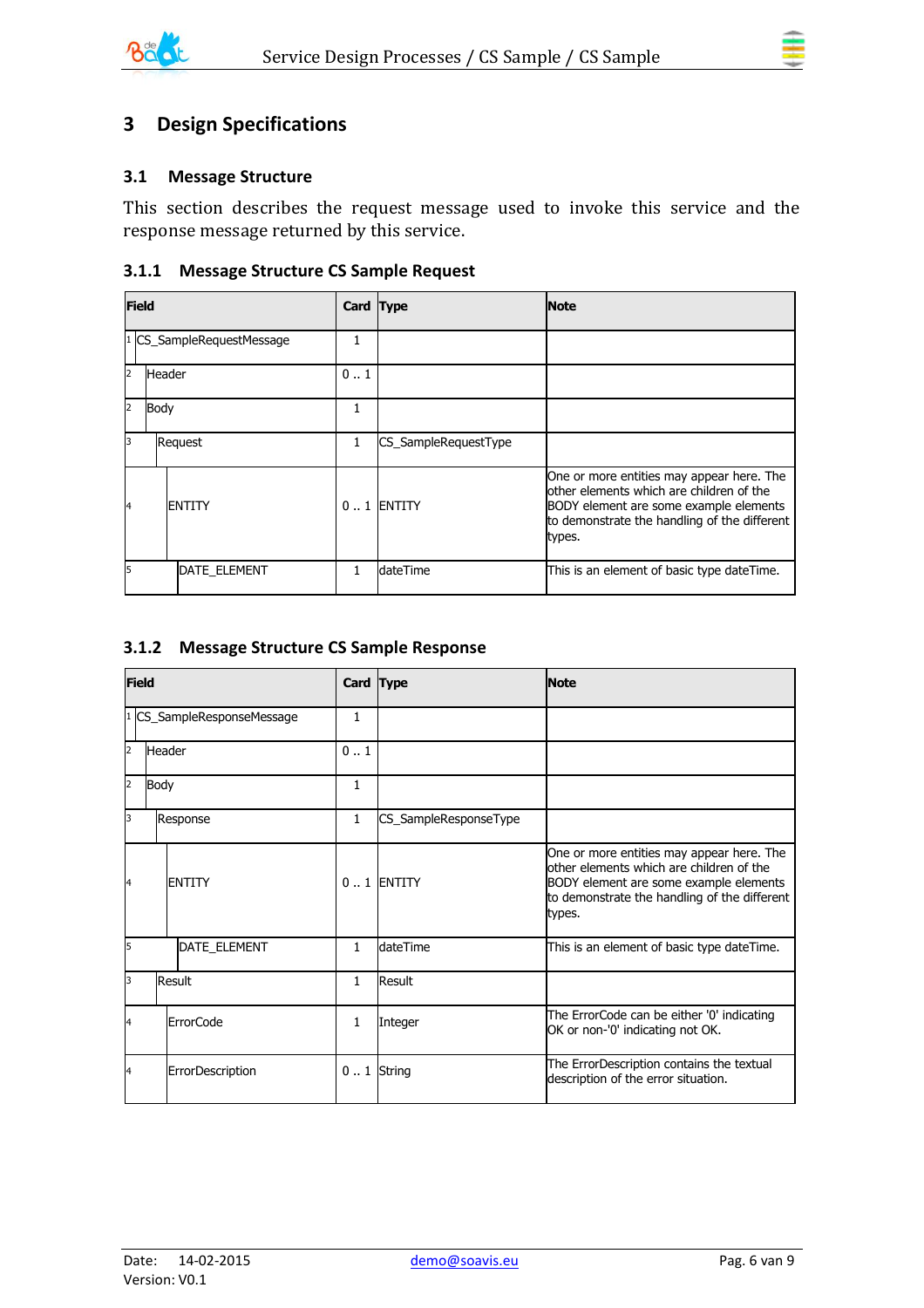

### <span id="page-6-0"></span>**3.1.3 Returned Errors**

| <b>ErrorCode</b> | <b>ErrorDescription</b> |  |
|------------------|-------------------------|--|
| 01               | Service not available   |  |
| 02               | Connection not found    |  |
| 03               | Invalid Service Request |  |
| 04               | Non specific error      |  |
| 05               | Invalid field value     |  |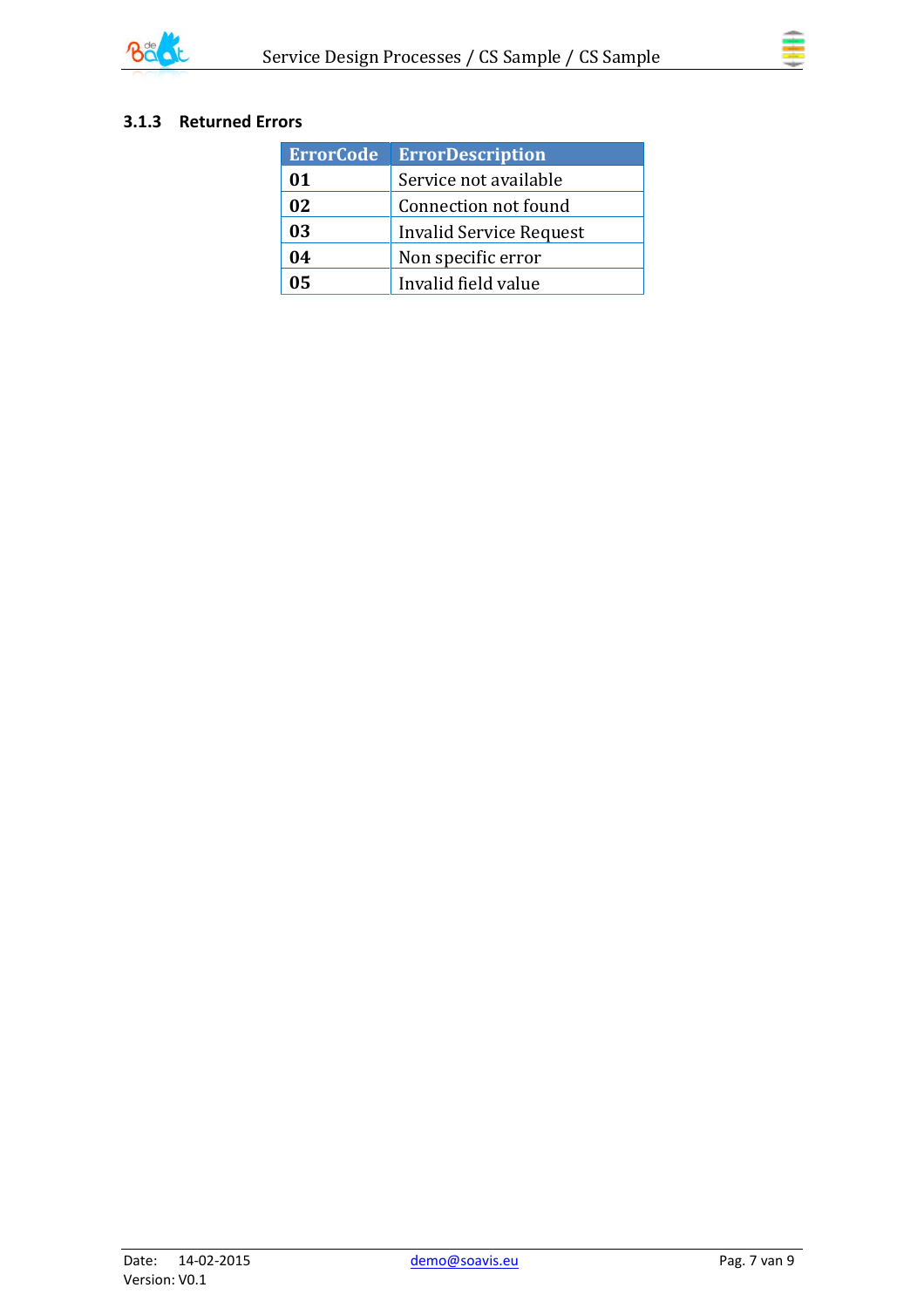

# <span id="page-7-0"></span>**4 Process Flow Specification**

#### <span id="page-7-1"></span>**4.1 Process Flow**

This text is used to explain the process flow image.



#### <span id="page-7-2"></span>**4.2 Step 1a. Generate Error for Start**

This section describes the errors that can occur after the first step, i.e. the Start node.

#### <span id="page-7-3"></span>**4.2.1 Error Mapping**

| <b>Error</b> |                                                  | <b>Error Comment</b>                                                                       |  |  |
|--------------|--------------------------------------------------|--------------------------------------------------------------------------------------------|--|--|
|              | when (Request message not valid)                 |                                                                                            |  |  |
|              | Code: 03<br>Description: Invalid Service Request | "This error indicates that the service was unable to parse the request<br>message."        |  |  |
|              | lotherwise                                       |                                                                                            |  |  |
|              | Code: 04<br>Description: Non specific error      | "An internal error occurred that is not covered by any of the specific error<br>messages." |  |  |

#### <span id="page-7-4"></span>**4.3 Step 2. Invoke BEA Sample**

Invocation of /Back End Adapter/BEA/BEA\_Sample.process

This section describes the invocation of the back-end adapter service to get or set the information.

#### <span id="page-7-5"></span>**4.3.1 Invocation Mapping**

| <b>Field</b>           |                | <b>Mapping from</b>                            |  |
|------------------------|----------------|------------------------------------------------|--|
| Body<br>$\overline{2}$ |                |                                                |  |
| 13                     | Request        |                                                |  |
| 14                     | <b>IENTITY</b> |                                                |  |
| 5                      | DATE_ELEMENT   | / CS_SampleRequest/ BODY/ ENTITY/ DATE_ELEMENT |  |